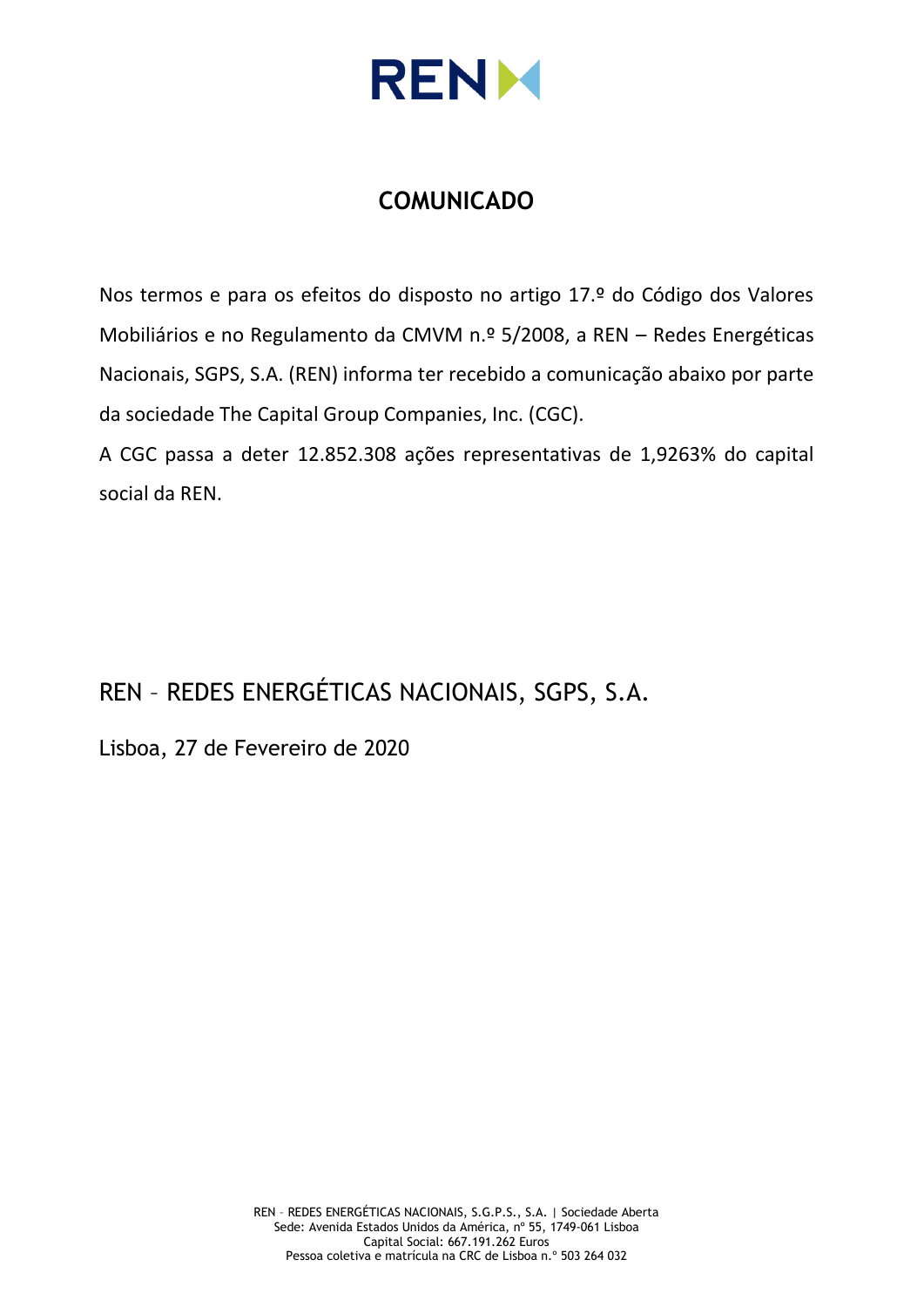

Date:22 October 2015 ESMA/2015/1597

# **Standard form for notification of major holdings**

### **NOTIFICATION OF MAJOR HOLDINGS** (to be sent to the relevant issuer and to the competent authority)<sup>i</sup>

#### **1. Identity of the issuer or the underlying issuer of existing shares to which voting rights are attached**ii**:**

REN - Redes Energeticas Nacionais SGPS S.A.

**2. Reason for the notification** (please tick the appropriate box or boxes):

[X] An acquisition or disposal of voting rights

[] An acquisition or disposal of financial instruments

[] An event changing the breakdown of voting rights

[] Other (please specify)":

#### **3. Details of person subject to the notification obligation**iv **:** \_

Name:

The Capital Group Companies, Inc. ("CGC")

City and country of registered office (if applicable): Los Angeles, California, U.S.A.

**4. Full name of shareholder(s)** (if different from 3.)<sup>v</sup> : See section 8

#### **5. Date on which the threshold was crossed or reached**vi**:** 25 February 2020

### **6. Total positions of person(s) subject to the notification obligation:**

|                                                                                    | % of voting rights at-<br>tached to shares (to-<br>tal of $7.A$ ) | % of voting rights<br>through financial instru-<br>ments<br>(total of $7.B.1 + 7.B.2$ ) | Total of both in %<br>$(7.A + 7.B)$ | Total number of<br>voting rights of is-<br>suer <sup>vii</sup> |
|------------------------------------------------------------------------------------|-------------------------------------------------------------------|-----------------------------------------------------------------------------------------|-------------------------------------|----------------------------------------------------------------|
| Resulting situation<br>on the date on which<br>threshold was<br>crossed or reached | 1.9263%                                                           | $0.0000\%$                                                                              | 1.9263%                             | 667, 191, 262                                                  |
| Position of previous<br>notification (if appli-<br>cable)                          | 4.7500%                                                           | 0.0000%                                                                                 | 4.7500%                             |                                                                |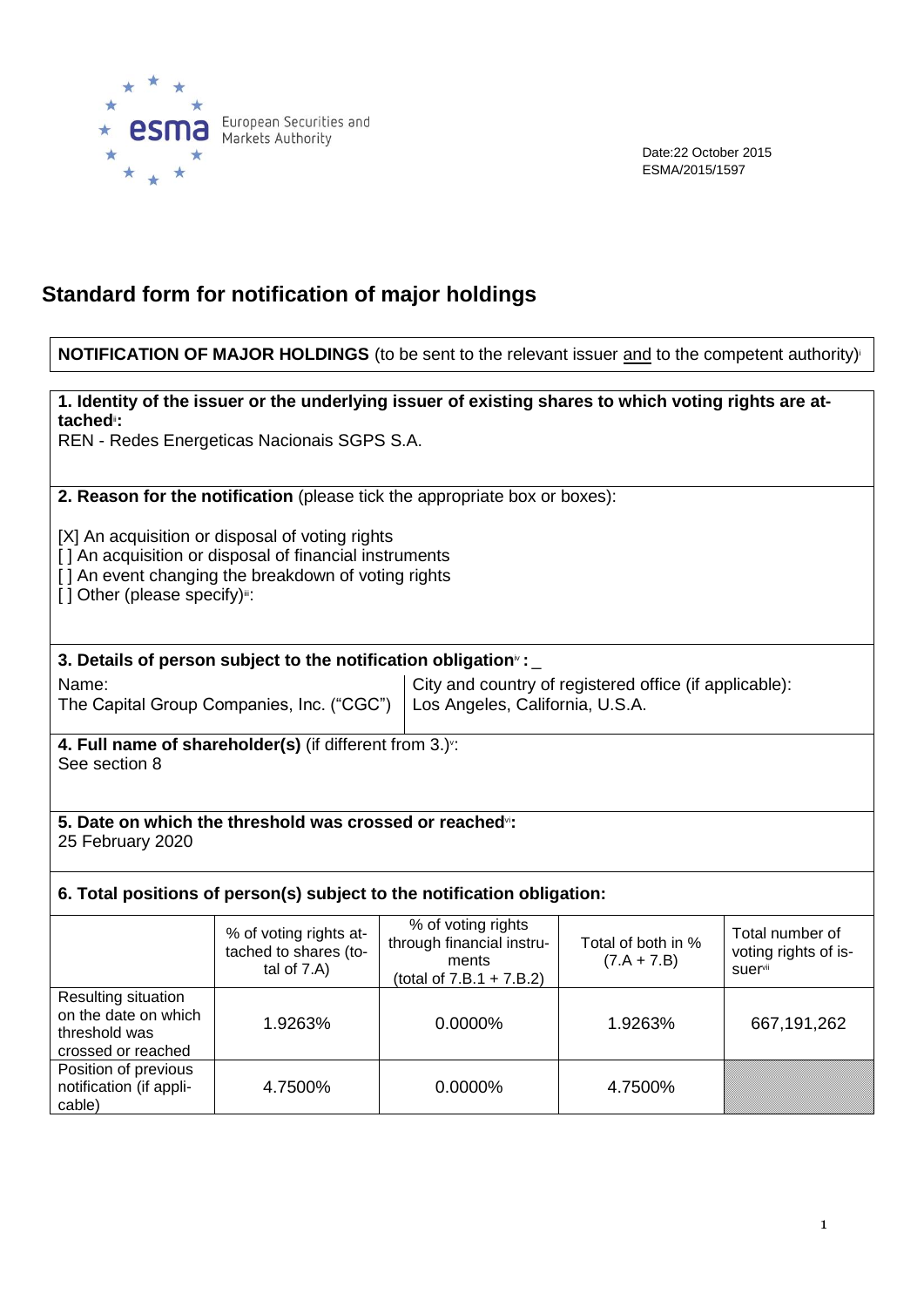

## **7. Notified details of the resulting situation on the date on which the threshold was crossed or reached**viii**:**

## **A: Voting rights attached to shares**

| Class/type of<br>shares<br>ISIN code (if possi-<br>ble) | Number of voting rightsix                            |                                                         | % of voting rights                                   |                                                         |
|---------------------------------------------------------|------------------------------------------------------|---------------------------------------------------------|------------------------------------------------------|---------------------------------------------------------|
|                                                         | <b>Direct</b><br>(Art 9 of Directive<br>2004/109/EC) | <b>Indirect</b><br>(Art 10 of Directive<br>2004/109/EC) | <b>Direct</b><br>(Art 9 of Directive<br>2004/109/EC) | <b>Indirect</b><br>(Art 10 of Directive<br>2004/109/EC) |
| <b>Ordinary Shares</b><br>(PTREL0AM0008)                |                                                      | 12,852,308                                              |                                                      | 1.9263%                                                 |
|                                                         |                                                      |                                                         |                                                      |                                                         |
|                                                         |                                                      |                                                         |                                                      |                                                         |
| <b>SUBTOTAL A</b>                                       |                                                      | 12,852,308                                              |                                                      | 1.9263%                                                 |

| B 1: Financial Instruments according to Art. 13(1)(a) of Directive 2004/109/EC |                               |                                         |                                                                                                          |                    |  |
|--------------------------------------------------------------------------------|-------------------------------|-----------------------------------------|----------------------------------------------------------------------------------------------------------|--------------------|--|
| Type of financial in-<br>strument                                              | <b>Expiration</b><br>$date^x$ | Exercise/<br><b>Conversion Periodxi</b> | <b>Number of voting rights</b><br>that may be acquired if<br>the instrument is exer-<br>cised/converted. | % of voting rights |  |
| Not applicable                                                                 |                               |                                         |                                                                                                          |                    |  |
|                                                                                |                               |                                         |                                                                                                          |                    |  |
|                                                                                |                               |                                         |                                                                                                          |                    |  |
|                                                                                |                               | <b>SUBTOTAL B.1</b>                     |                                                                                                          |                    |  |

| B 2: Financial Instruments with similar economic effect according to Art. 13(1)(b) of Directive<br>2004/109/EC |                               |                                                           |                                                  |                            |                    |
|----------------------------------------------------------------------------------------------------------------|-------------------------------|-----------------------------------------------------------|--------------------------------------------------|----------------------------|--------------------|
| <b>Type of financial</b><br>instrument                                                                         | <b>Expiration</b><br>$date^x$ | Exercise/<br><b>Conversion Pe-</b><br>riod <sup>x</sup> i | <b>Physical or cash</b><br><b>settlement</b> xii | Number of<br>voting rights | % of voting rights |
| Not applicable                                                                                                 |                               |                                                           |                                                  |                            |                    |
|                                                                                                                |                               |                                                           |                                                  |                            |                    |
|                                                                                                                |                               |                                                           |                                                  |                            |                    |
|                                                                                                                |                               |                                                           | <b>SUBTOTAL B.2</b>                              |                            |                    |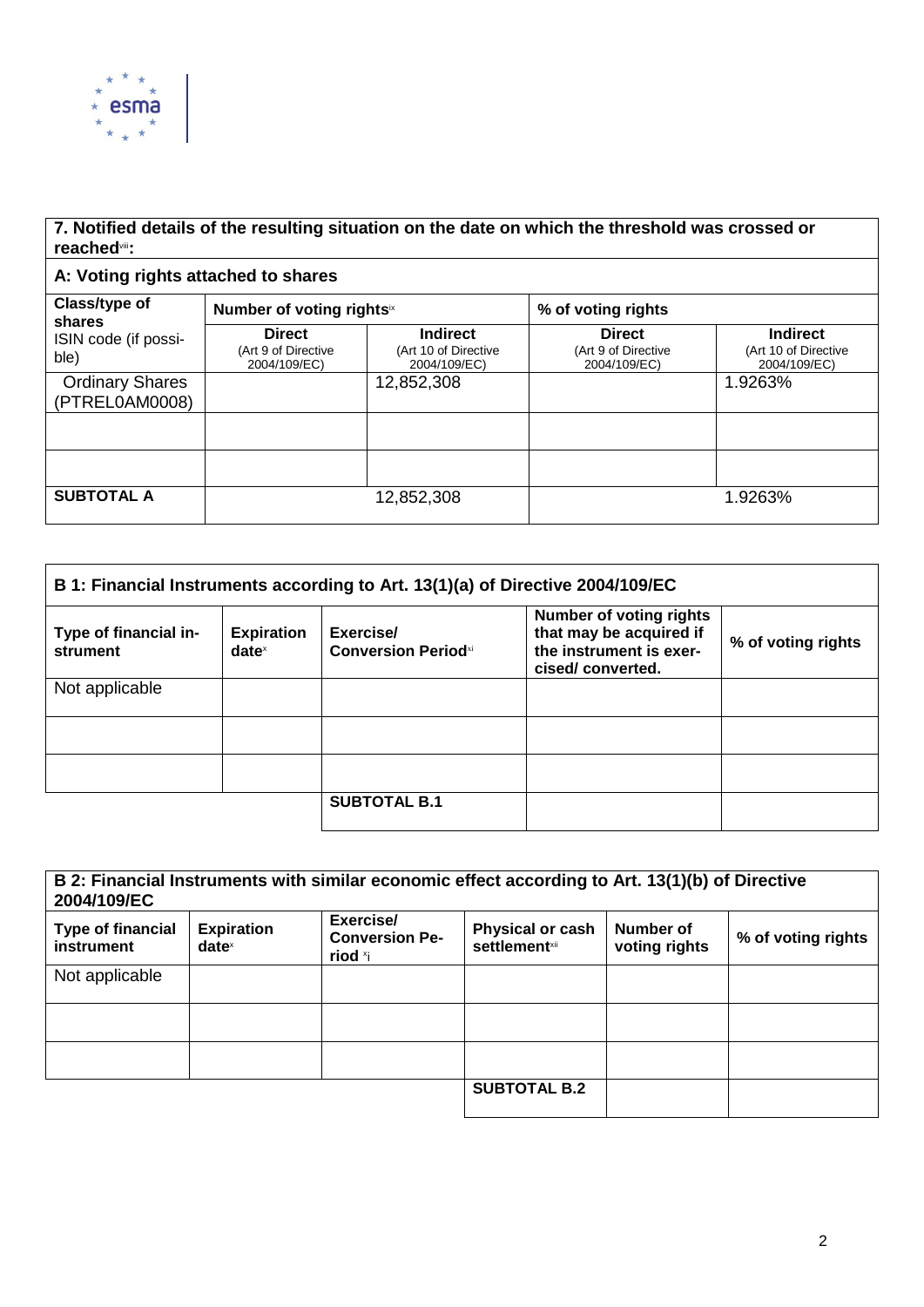

**8. Information in relation to the person subject to the notification obligation** (please tick the applicable box)**:**

**[ ] Person subject to the notification obligation is not controlled by any natural person or legal entity and does not control any other undertaking(s) holding directly or indirectly an interest in the (underlying) issuer.**xiii

**[X] Full chain of controlled undertakings through which the voting rights and/or the financial instruments are effectively held starting with the ultimate controlling natural person or legal entity**xiv**:**

| Name <sup>xv</sup>                                                                      | % of voting rights if it<br>equals or is higher<br>than the notifiable<br>threshold | % of voting rights<br>through financial in-<br>struments if it equals<br>or is higher than the<br>notifiable threshold | Total of both if it<br>equals or is higher<br>than the notifiable<br>threshold |
|-----------------------------------------------------------------------------------------|-------------------------------------------------------------------------------------|------------------------------------------------------------------------------------------------------------------------|--------------------------------------------------------------------------------|
| The Capital Group Com-<br>panies, Inc.<br>Holdings by CG Management<br>Companies below: | 1.9263%                                                                             | 0.0000%                                                                                                                | 1.9263%                                                                        |
| Capital Research and<br>Management Company <sup>1</sup>                                 | 1.9263%                                                                             | 0.0000%                                                                                                                | 1.9263%                                                                        |

1. Wholly owned subsidiary of The Capital Group Companies, Inc.

**9. In case of proxy voting: [***name of the proxy holder***] will cease to hold [% and** *number***] voting rights as of [***date***]**

#### **10. Additional information**xvi**:**

The Capital Group Companies, Inc. ("CGC") is the parent company of Capital Research and Management Company ("CRMC") and Capital Bank & Trust Company ("CB&T"). CRMC is a U.S.-based investment management company that serves as investment manager to the American Funds family of mutual funds, other pooled investment vehicles, as well as individual and institutional clients. CRMC and its investment manager affiliates manage equity assets for various investment companies through three divisions, Capital Research Global Investors, Capital International Investors and Capital World Investors. CRMC is the parent company of Capital Group International, Inc. ("CGII"), which in turn is the parent company of four investment management companies ("CGII management companies"): Capital International, Inc., Capital International Limited, Capital International Sàrl and Capital International K.K. CGII management companies and CB&T primarily serve as investment managers to institutional and high net worth clients. CB&T is a U.S.-based investment management company that is a registered investment adviser and an affiliated federally chartered bank.